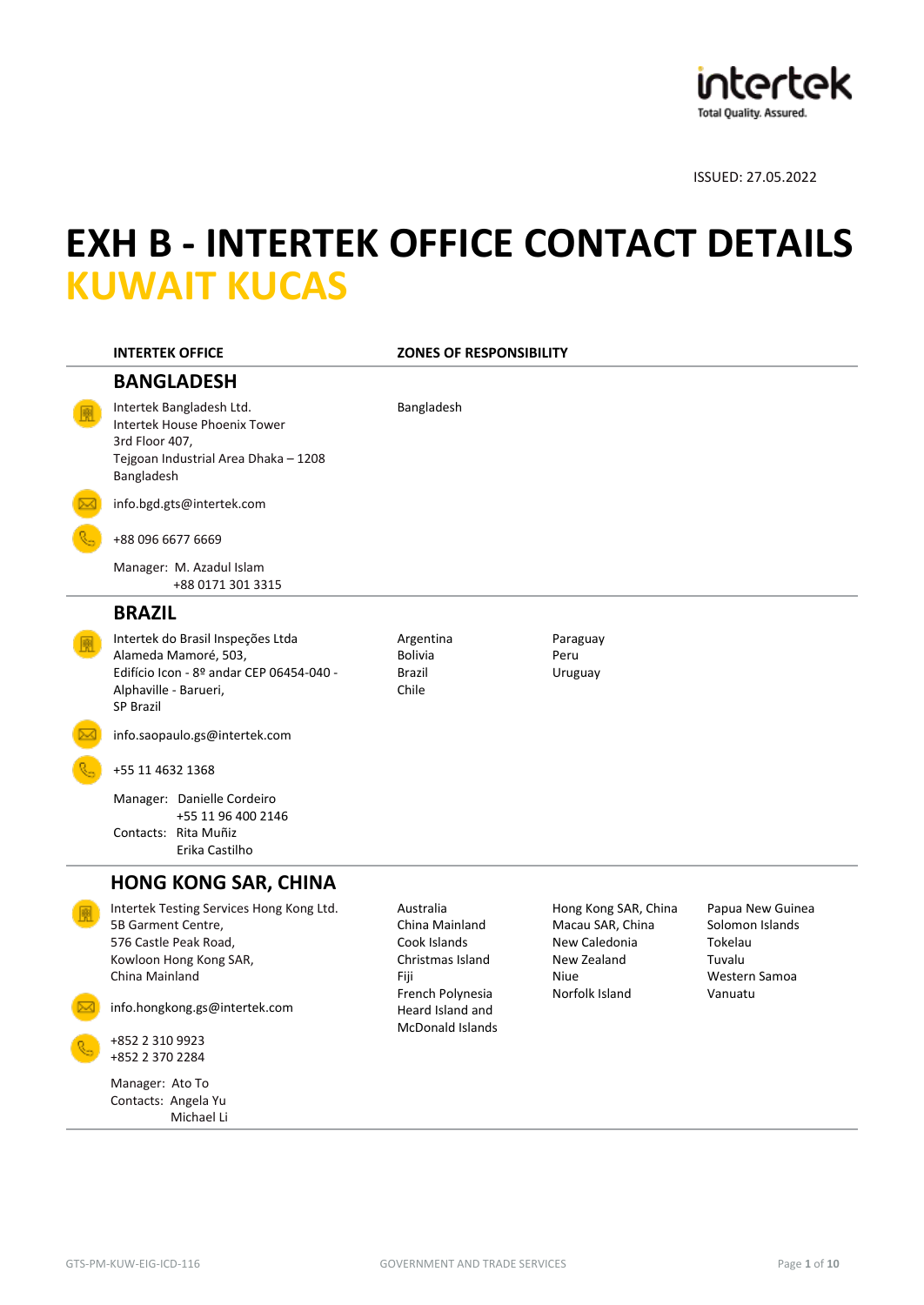

| <b>INTERTEK OFFICE</b>                                                                                                                                                       | <b>ZONES OF RESPONSIBILITY</b> |
|------------------------------------------------------------------------------------------------------------------------------------------------------------------------------|--------------------------------|
| <b>CHINA GUANGZHOU</b>                                                                                                                                                       |                                |
| Intertek Testing Services Shenzhen Ltd. GZ GDD<br>E601, No.7-2 Caipin Road,<br>Guangzhou Science City,<br><b>GETDD Guangzhou</b><br>China 510663                             | China Mainland                 |
| info.guangzhou.gs@intertek.com                                                                                                                                               |                                |
| +86 20 8213 9122<br>+86 20 3220 6081                                                                                                                                         |                                |
| Managers: Owen Ye<br>Eric Han<br>+86 181 2238 2221/+86 137 6086 3332<br>Contact:<br><b>Star Jiang</b><br>+86 181 7883 0730                                                   |                                |
| <b>CHINA XIAMEN (SATELLITE OFFICE)</b>                                                                                                                                       |                                |
| Intertek Government & Trade Services<br>Room 2B/2C/2D, Xingtel Building,<br>Chuangxin Road Torch Industrial District, Xiamen,<br>Fujian China 361006                         |                                |
| +86 592 8063 339                                                                                                                                                             |                                |
| info.guangzhou.gs@intertek.com                                                                                                                                               |                                |
| Manager: Owen Ye<br>Contact:<br><b>Hill Huang</b><br>+86 180 5064 9958                                                                                                       |                                |
| <b>CHINA NINGBO</b>                                                                                                                                                          |                                |
| Intertek Government & Trade Services<br>5th Floor East No.6 Building<br>Lingyun Industry Park, No.1177 Lingyun Rd.,<br>Ningbo National Hi-Tech Zone,<br>Ningbo, 315000 China | China Mainland                 |
| info.shanghai.gs@intertek.com                                                                                                                                                |                                |
| +86 574 8818 3658<br>+86 574 8818 3657                                                                                                                                       |                                |
| Manager: Owen Ye<br>Contact:<br><b>Brian Guo</b><br>+861 88 6867 8262                                                                                                        |                                |
| <b>CHINA QINGDAO</b>                                                                                                                                                         |                                |
| Intertek Government & Trade Services<br>Building 11, No.177 Zhuzhou Road,<br>Laoshan District, Qingdao,<br>China 266101                                                      | China Mainland                 |
| info.shanghai.gs@intertek.com                                                                                                                                                |                                |
| +865 32 8099 3267<br>+86 532 8099 3737                                                                                                                                       |                                |
| Manager: Owen Ye<br>Contact: Sarah Duan<br>+86 189 5426 9191                                                                                                                 |                                |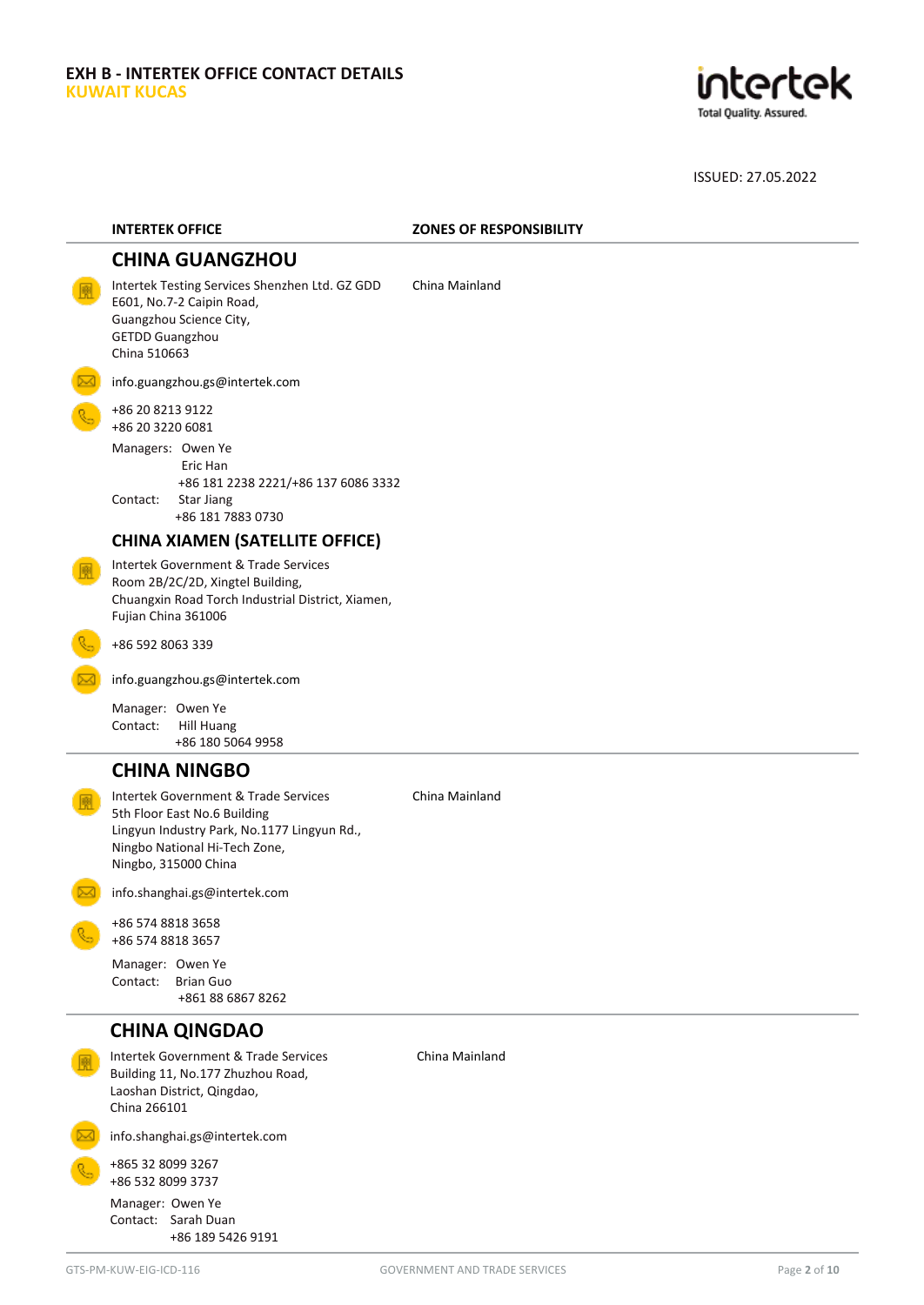

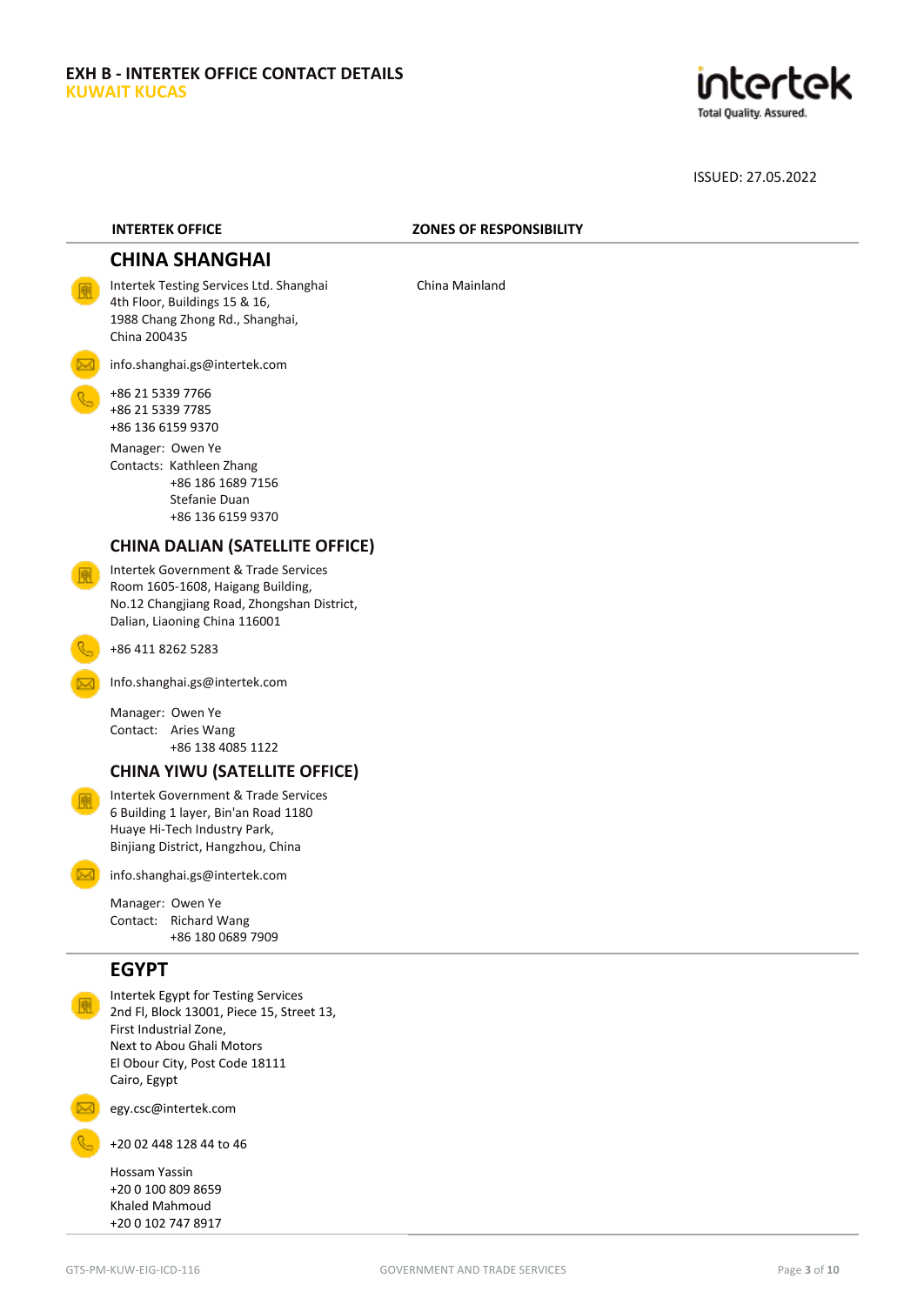### **EXH B - INTERTEK OFFICE CONTACT DETAILS KUWAIT KUCAS**



| <b>INTERTEK OFFICE</b>                                                                                             | <b>ZONES OF RESPONSIBILITY</b>                      |                                 |
|--------------------------------------------------------------------------------------------------------------------|-----------------------------------------------------|---------------------------------|
| <b>FRANCE</b>                                                                                                      |                                                     |                                 |
| <b>Intertek France</b><br>ZAC Ecoparc 2<br>27400 Heudebouville<br>France                                           | Algeria<br>Belgium<br>France<br>French Southern and | Luxembourg<br>Monaco<br>Morocco |
| info.paris.gs@intertek.com                                                                                         | <b>Antarctic Lands</b>                              |                                 |
| +33 2 3263 3165                                                                                                    |                                                     |                                 |
| Manager: Tracy Bezuidenhout<br>Contacts: Eva Delsaux<br>Laetitia Vagner<br>Natacha Le Bonniec                      |                                                     |                                 |
| <b>GERMANY</b>                                                                                                     |                                                     |                                 |
| Intertek Caleb Brett Germany GmbH<br>Georgswerder Bogen 3<br>D-21109 Hamburg,<br>Germany                           | Austria<br>Germany<br>Liechtenstein                 |                                 |
| info.hamburg@intertek.com                                                                                          |                                                     |                                 |
| +49 40 558 225 000                                                                                                 |                                                     |                                 |
| Manager: Irina Baerenwald<br>+49 160 907 2 4641                                                                    |                                                     |                                 |
| <b>INDIA</b>                                                                                                       |                                                     |                                 |
| Intertek India Private Ltd.<br>401 Everest House, 4th Fl. 6 Suren Road,<br>Andheri (East) Mumbai - 400093<br>India | India<br>Nepal                                      | Sri Lanka                       |
| info.mumbai.gs@intertek.com                                                                                        |                                                     |                                 |
| +91 22 6693 4848 / +91 22 6693 4800                                                                                |                                                     |                                 |
| Manager: Sridhar Raghavan<br>Contacts: Gladys Pandhi<br>Rajul Navalkar                                             |                                                     |                                 |
| <b>INDONESIA</b>                                                                                                   |                                                     |                                 |
| PT Citrabuana Indoloka<br>Jl. Raya Bogor KM. 28<br>Jakarta Timur 13710,<br>Indonesia                               | Indonesia                                           |                                 |
| info.indonesia.gs@intertek.com                                                                                     |                                                     |                                 |
| +62 21 2938 4454<br>+62 21 2938 4465                                                                               |                                                     |                                 |
| Manager: Muhammad Iqbal Haris<br>+62 811 122 0474                                                                  |                                                     |                                 |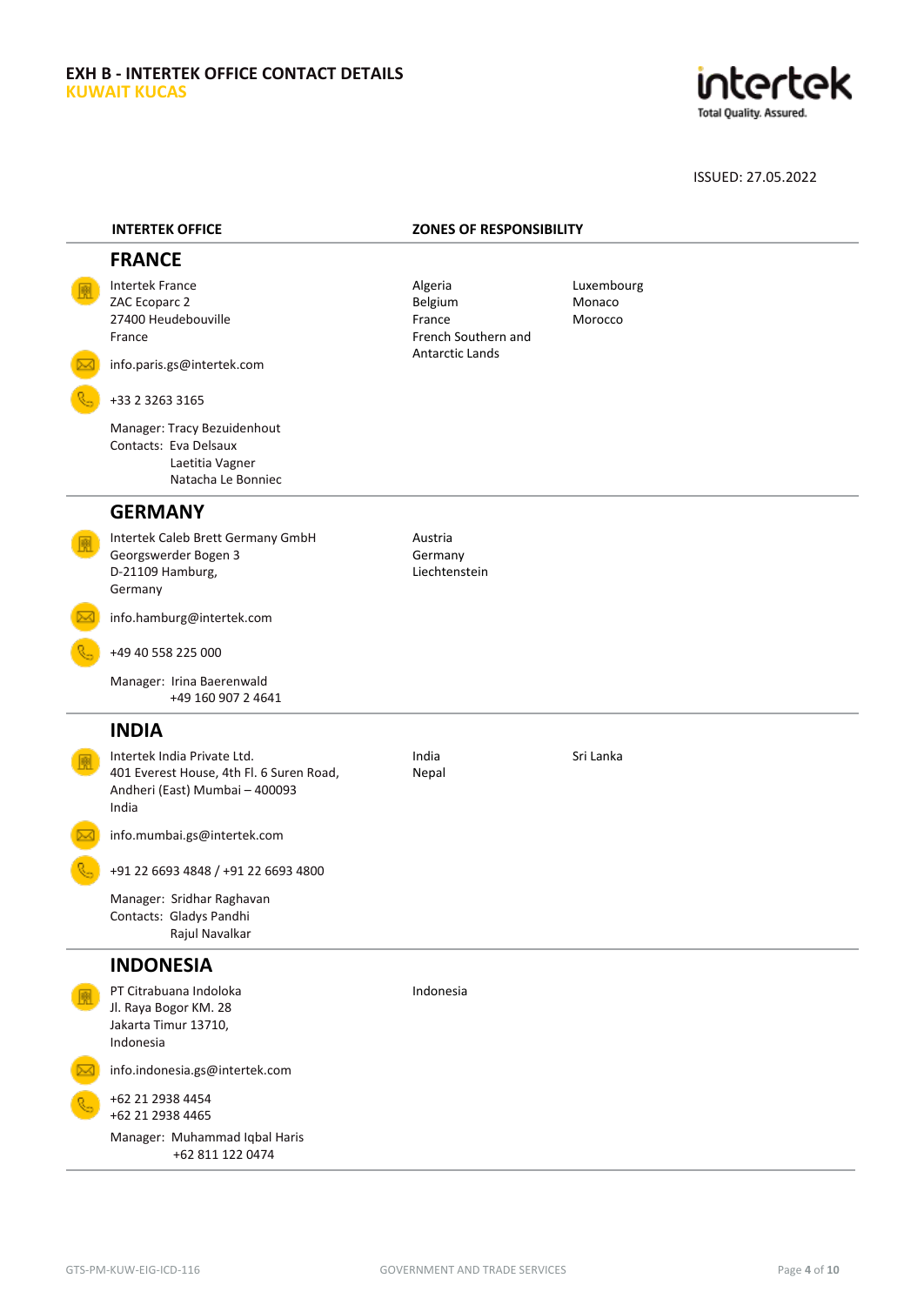### **EXH B - INTERTEK OFFICE CONTACT DETAILS KUWAIT KUCAS**



| <b>INTERTEK OFFICE</b>                                                                                                                                       | <b>ZONES OF RESPONSIBILITY</b>          |                                                 |  |
|--------------------------------------------------------------------------------------------------------------------------------------------------------------|-----------------------------------------|-------------------------------------------------|--|
| <b>ITALY</b>                                                                                                                                                 |                                         |                                                 |  |
| Intertek Italia Spa<br>Via G. Miglioli 2/A<br>20063 Cernusco S/N (MI)<br>Italy                                                                               | Albania<br>Greece<br>Italy<br>Macedonia | San Marino<br>Switzerland<br>Vatican City State |  |
| info.milan.gs@intertek.com                                                                                                                                   |                                         |                                                 |  |
| +39 02 95383833                                                                                                                                              |                                         |                                                 |  |
| Manager: Stefano Braghiroli<br>+39 34779 96661<br>Contacts: Andrea Mambretti<br>Valentina Bottagisio                                                         |                                         |                                                 |  |
| <b>JAPAN</b>                                                                                                                                                 |                                         |                                                 |  |
| Intertek Testing Services (Japan) KK<br>Pier City Shibaura Bldg.<br>4F 3-18-1 Kaigan, Minato-ku,<br>Tokyo, 108-0022,<br>Japan                                | Japan                                   |                                                 |  |
| info.tokyo.gs@intertek.com                                                                                                                                   |                                         |                                                 |  |
| +81 3 3669 1082<br>+81 3 3 669 1085                                                                                                                          |                                         |                                                 |  |
| Contacts: Sachio Inaba<br>+81 80 2071 3082<br><b>Belle Lee</b><br>Sherrie Jane Figueroa                                                                      |                                         |                                                 |  |
| <b>JORDAN</b>                                                                                                                                                |                                         |                                                 |  |
| Um Uthinah,<br>Saaed Bin Abi Waqqas St.,<br>29 Naouri Building,<br>Amman, Jordan                                                                             | Jordan                                  |                                                 |  |
| co-jordan@naouri.com                                                                                                                                         |                                         |                                                 |  |
| +96 2 6 500 4000 Ext. 7524<br>+96 2 6 500 4017                                                                                                               |                                         |                                                 |  |
| Contact: Kareem Naouri<br>+96 2 6 500 4000 Ext. 7500                                                                                                         |                                         |                                                 |  |
| <b>MALAYSIA</b>                                                                                                                                              |                                         |                                                 |  |
| ITS Testing Services (M) Sdn Bhd<br>D-28-3, Level 28, Menara Suezcap 1<br>No. 2, Jalan Kerinchi,<br>Gerbang Kerinchi Lestari 59200 Kuala Lumpur,<br>Malaysia | Malaysia                                |                                                 |  |
| info.malaysia.gs@intertek.com                                                                                                                                |                                         |                                                 |  |
| +6017 342 5813/+6017 342 5193                                                                                                                                |                                         |                                                 |  |
| Manager: Doreen Tan<br>+6017 900 2625                                                                                                                        |                                         |                                                 |  |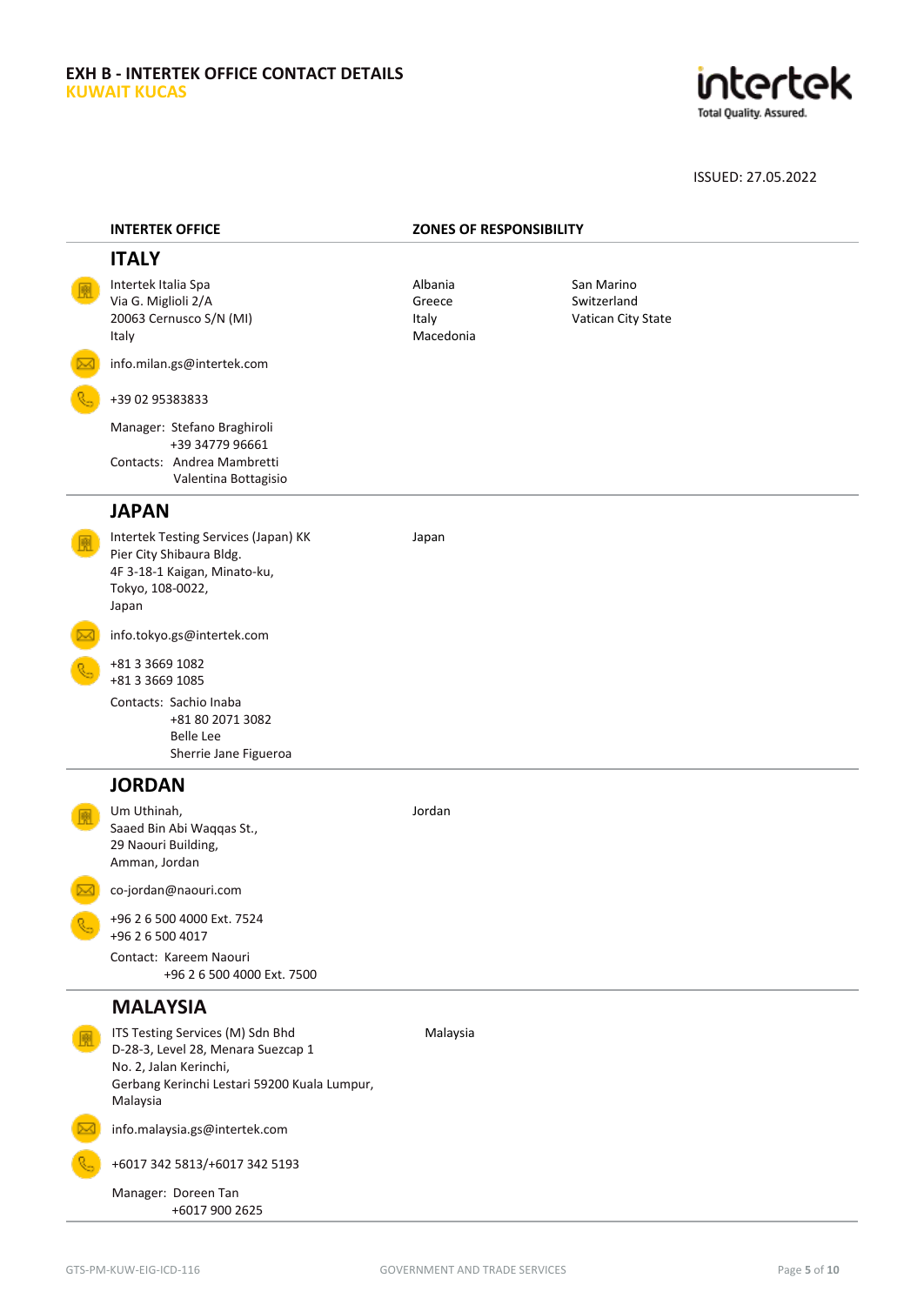

Sao Tome and Principe

ISSUED: 27.05.2022

Rwanda Somalia

Senegal Sierra Leone South Sudan Sudan Tanzania Togo Uganda Western Sahar a

#### **INTERTEK OFFICE ZONES OF RESPONSIBILITY**

Gambia Ghana Guinea Guinea-Bissau Ivory Coast (Côte d'Ivoire) Kenya Liberia Mali Republic Mauritania Niger Nigeria

Rep. of the Congo (Congo-Brazzaville)

Central African Republic

Dem. Rep. of Congo

Equatorial Guinea

Benin Burkina Faso Burundi Cameroon Cape Verde (Cabo Verde)

Chad

(Zaire) Djibouti

Eritrea Ethiopia Gabon

Pakistan

#### **KENYA**

Intertek International Ltd. House of Vanguard, 4th Fl., PO Box 696, 00621 Chiromo Rd, Opp Consolata Church Westlands, Nairobi, Kenya

**Delivery Address** Village Market PO Box 696, 00621 Nairobi, Kenya

[info.nairobi.gs@intertek.com](mailto:info.nairobi.gs@intertek.com)

+254 20 444 9132 to 33 or 36 +254 (0)20 445 2939 +254 20 815 5274 to 75 +254 714 900 397

Manager: Victor Mbithi +254 722 554438

#### **MEXICO**

Intertek Testing Services De Mexico S.A. de C.V. Calle Poniente 134 No. 660 Col. Industrial Vallejo Del. Azcapotzalco, Distrito Federal, Ciudad de Mexico, C.P. 02300 Mexico Mexico

gtsmexico.compliance@intertek.com

+52 55 5998 0900/+52 55 5357 3625 +52 55 5358 5710 Managers: Miriam Griselda Flores Oviedo

Ilse Peralta<br>Contact: Montserrat Montserrat Duran Granada

# **PAKISTAN**

Intertek Pakistan (Pvt.) Ltd. Intertek House Plot No. 1-5/11-A Sector-5 Korangi Industrial Area, Karachi, Pakistan

nawaz.chughtai@intertek.com

+92 21 3515 1127 to 31

Manager: Nawaz Chughtai +92 304 222 5305 +92 333 222 8094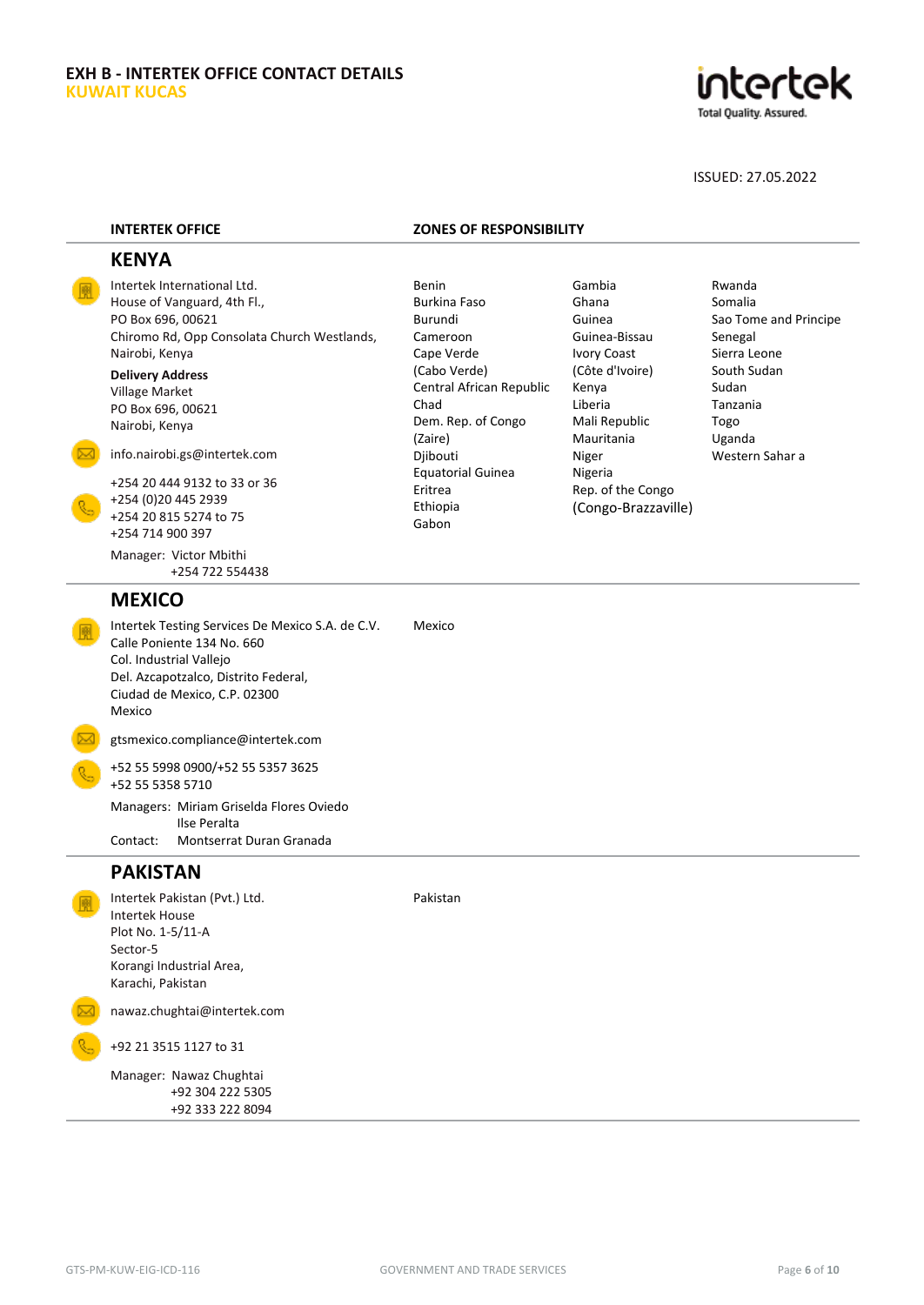

| <b>INTERTEK OFFICE</b>                                                                                                                                                                                                                                        |                                                                                                                                                                                           | <b>ZONES OF RESPONSIBILITY</b>                                                                                                                          |                                                                                                              |  |
|---------------------------------------------------------------------------------------------------------------------------------------------------------------------------------------------------------------------------------------------------------------|-------------------------------------------------------------------------------------------------------------------------------------------------------------------------------------------|---------------------------------------------------------------------------------------------------------------------------------------------------------|--------------------------------------------------------------------------------------------------------------|--|
| <b>PHILIPPINES</b>                                                                                                                                                                                                                                            |                                                                                                                                                                                           |                                                                                                                                                         |                                                                                                              |  |
| Intertek International Ltd.<br>3rd Floor Intertek Building<br>2307 Chino Roces Avenue Extension<br>Makati City, 1231<br>Philippines                                                                                                                           | Philippines                                                                                                                                                                               |                                                                                                                                                         |                                                                                                              |  |
| info.philippines.gs@intertek.com                                                                                                                                                                                                                              |                                                                                                                                                                                           |                                                                                                                                                         |                                                                                                              |  |
| +632 8819 5841 to 47 Loc. 217                                                                                                                                                                                                                                 |                                                                                                                                                                                           |                                                                                                                                                         |                                                                                                              |  |
| Manager: Alexander Javier<br>+63 998 991 0366                                                                                                                                                                                                                 |                                                                                                                                                                                           |                                                                                                                                                         |                                                                                                              |  |
| <b>POLAND</b>                                                                                                                                                                                                                                                 |                                                                                                                                                                                           |                                                                                                                                                         |                                                                                                              |  |
| Intertek Poland Sp. ZOO<br>ul. Cyprysowa 23B<br>02-265 Warszawa<br>Poland<br>info.poland@intertek.com<br>+48 22 886 32 80<br>Manager: Irina Baerenwald<br>Contacts: Malgorzata Rzeczkowska<br>+48 882 357 959<br>Olha Harmash<br>+48 539 531 099              | Armenia<br>Azerbaijan<br><b>Belarus</b><br>Bosnia & Herzegovina<br><b>Bulgaria</b><br>Czech Republic<br>Croatia<br>Georgia<br>Hungary                                                     | Kazakhstan<br>Kosovo<br>Kyrgyzstan<br>Lithuania<br>Montenegro<br>Poland<br>Republic of Moldavia<br>Romania                                              | Russia<br>Serbia & Montenegro<br>Slovakia<br>Slovenia<br>Tajikistan<br>Turkmenistan<br>Ukraine<br>Uzbekistan |  |
| <b>SINGAPORE</b>                                                                                                                                                                                                                                              |                                                                                                                                                                                           |                                                                                                                                                         |                                                                                                              |  |
| Intertek Testing Services (Singapore) Pte Ltd.<br>10 Ubi Crescent,<br>Ubi Tech Park #04-26<br>Singapore 408564<br>info.singapore.gs@intertek.com<br>+65 8 427 5880/+ 65 9 645 2160<br>+65 6 805 0446/+ 65 6 805 0448<br>Manager: Doreen Tan<br>+65 9 144 2285 | <b>Bhutan</b><br><b>British Indian Ocean</b><br>Territory<br><b>Brunei</b><br>Burma (Myanmar)<br>Cocos (Keeling) Islands<br><b>East Timor</b><br><b>Federated States of</b><br>Micronesia | Indonesia<br>Kiribati<br>Lao People's<br>Democratic Republic<br><b>Maldives</b><br>Marshall Islands<br>Mongolia<br>Nauru<br>Northern Mariana<br>Islands | Pacific Island<br>Palau<br>Pitcairn<br>Singapore<br>Tonga<br><b>Wallis and Futuna</b>                        |  |
| <b>SOUTH AFRICA</b>                                                                                                                                                                                                                                           |                                                                                                                                                                                           |                                                                                                                                                         |                                                                                                              |  |
| Intertek Testing Services (S. A.) (Pty) Ltd.<br>Van Dyk Secure Business Park,<br>Unit 96G, Corner van Dyk & Brakpan Rds.<br>Boksburg Industrial East, Boksburg, 1459<br>Gauteng, South Africa                                                                 | Angola<br>Botswana<br>Comoro Islands<br>Lesotho<br>Madagascar                                                                                                                             | Reunion<br>Saint Helena,<br>Ascension and<br>Tristan da Cunha<br>Seychelles                                                                             |                                                                                                              |  |
| info.johannesburg.gs@intertek.com                                                                                                                                                                                                                             | Malawi<br><b>Mauritius</b>                                                                                                                                                                | South Africa<br>Eswatini (Swaziland)                                                                                                                    |                                                                                                              |  |
| +2711 914 4044                                                                                                                                                                                                                                                | Mayotte<br>Mozambique                                                                                                                                                                     | Zambia<br>Zimbabwe                                                                                                                                      |                                                                                                              |  |
| Manager: Deon Kok                                                                                                                                                                                                                                             | Namibia                                                                                                                                                                                   |                                                                                                                                                         |                                                                                                              |  |

Contacts: Biancka Rudman

Delphine Cameron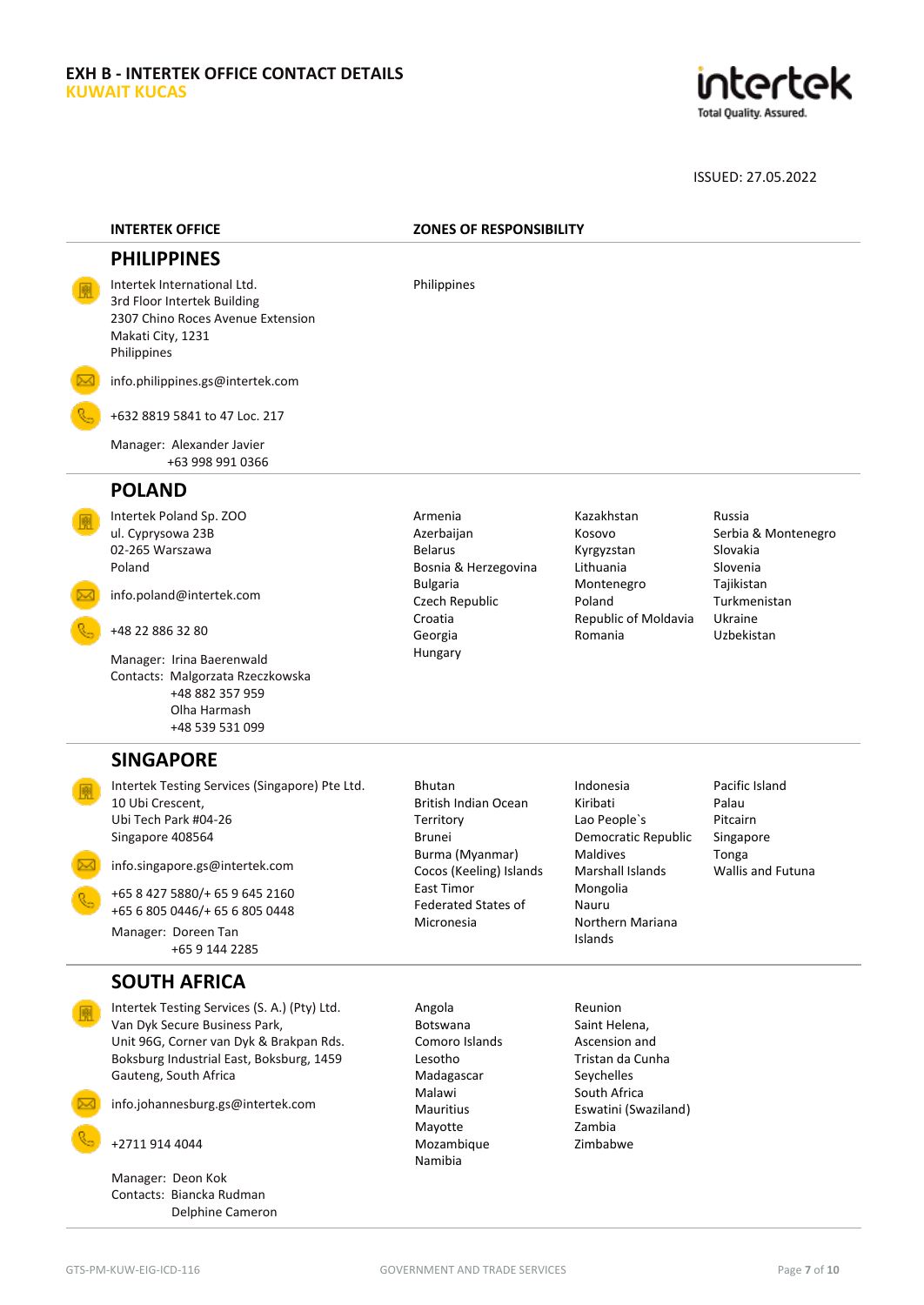

| <b>INTERTEK OFFICE</b>                                                                                                      | <b>ZONES OF RESPONSIBILITY</b>                 |
|-----------------------------------------------------------------------------------------------------------------------------|------------------------------------------------|
| <b>SOUTH KOREA</b>                                                                                                          |                                                |
| Intertek Testing Services Korea<br>5F Intertek Building<br>3 Gongdan-ro 160beon-gil Gunpo-si,<br>Gyeonggi-do Korea 15845    | South Korea                                    |
| info.seoul.gs@intertek.com                                                                                                  |                                                |
| +82 2 775 5255 / +82 2 775 5266                                                                                             |                                                |
| Manager: Monica Kim<br>Contacts: Julie Kim<br>Paul Kim                                                                      |                                                |
| <b>SPAIN</b>                                                                                                                |                                                |
| Intertek Ibérica Spain SLU<br>Alameda Recalde nr 27-5 º<br>48009 Bilbao,<br>Spain                                           | Andorra<br>Canary Islands<br>Portugal<br>Spain |
| info.spain.gts@intertek.com                                                                                                 |                                                |
| +34 94 435 4460/+34 902 377388                                                                                              |                                                |
| Manager: Nerea de Miguel<br>Contacts: Alicia Malmierca<br>Jorge Sanchez<br>Noelia Gaspar                                    |                                                |
| <b>TAIWAN, GREATER CHINA</b>                                                                                                |                                                |
| <b>Intertek Testing Services Ltd</b><br>8F, No.423, Ruiguang Road,<br>Neihu District, Taipei 11492,<br>Taiwan Greater China | Taiwan, Greater China                          |
| gsapac.twn.info@intertek.com                                                                                                |                                                |
| +886 2 6602 2888 Ext. 796<br>+886 2 6602 2889                                                                               |                                                |
| Manager: Serina Lu<br>+886 9 7295 3797                                                                                      |                                                |
| <b>THAILAND</b>                                                                                                             |                                                |
| Intertek Testing Services (Thailand)<br>3 Sukhumvit 105 Road (Soi Lasalle 29),<br>Bangna, Bangkok 10260<br>Thailand         | Thailand                                       |
| info.thailand.gs@intertek.com                                                                                               |                                                |
| +66 2765 2837                                                                                                               |                                                |
| Manager: Panachakorn Pongpipatpaiboon<br>+66 95 8476645                                                                     |                                                |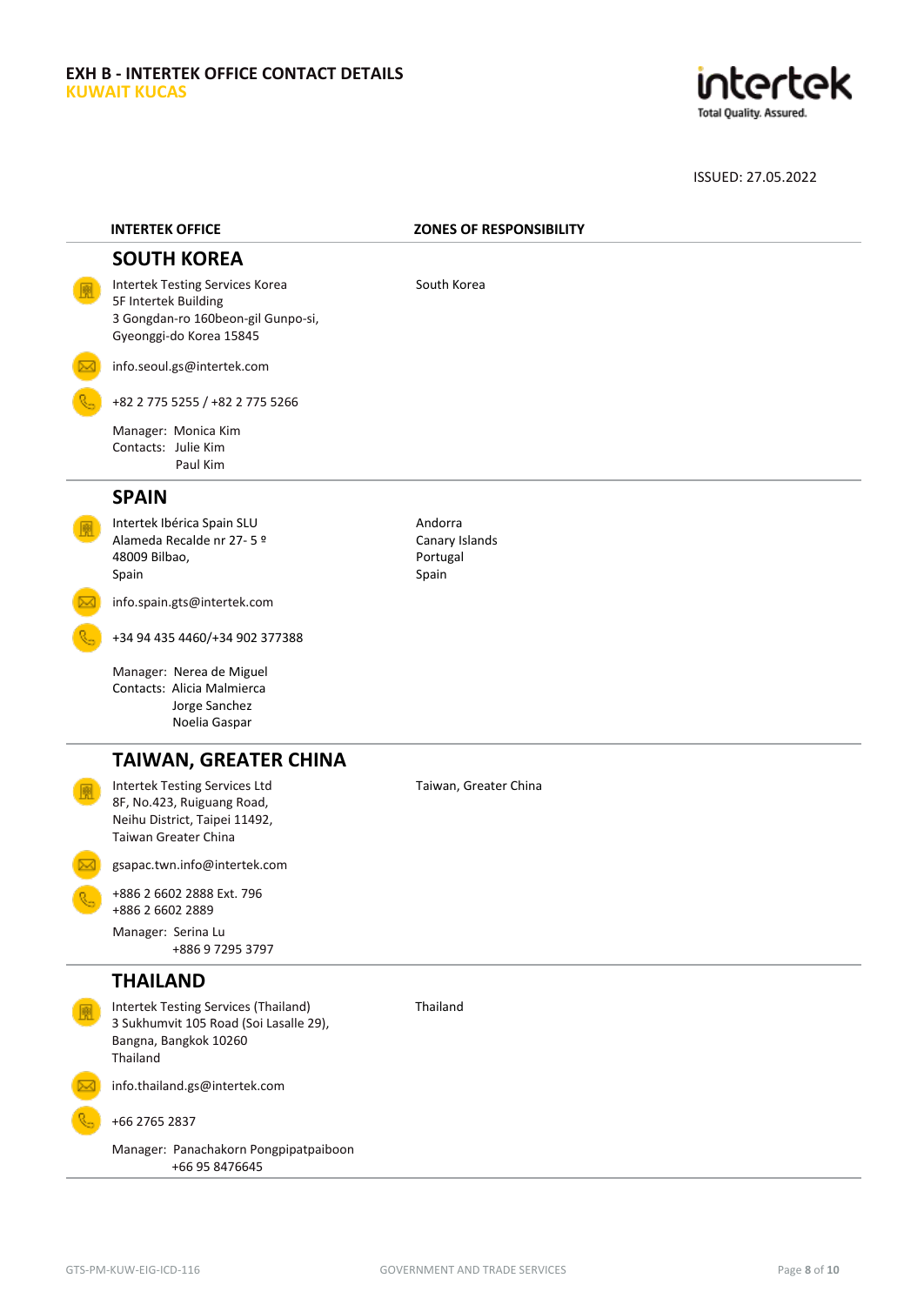

| <b>INTERTEK OFFICE</b>                                                                                                                                                                | <b>ZONES OF RESPONSIBILITY</b>                                           |                                                                                  |                                                                                                                                          |
|---------------------------------------------------------------------------------------------------------------------------------------------------------------------------------------|--------------------------------------------------------------------------|----------------------------------------------------------------------------------|------------------------------------------------------------------------------------------------------------------------------------------|
| <b>TURKEY</b>                                                                                                                                                                         |                                                                          |                                                                                  |                                                                                                                                          |
| Intertek Kalite Servisleri Ltd. Şti.<br>Merkez Mah. Sanayi Cd. No:23<br>Altindag Plaza, 34197 Yenibosna<br>Istanbul, Turkey                                                           | Turkey                                                                   |                                                                                  |                                                                                                                                          |
| info.turkey.gs@intertek.com                                                                                                                                                           |                                                                          |                                                                                  |                                                                                                                                          |
| +90 212 496 46 46 / +90 212 503 63 37                                                                                                                                                 |                                                                          |                                                                                  |                                                                                                                                          |
| Manager: Evrim Uygun<br>Contact: Hurkan Yazagac                                                                                                                                       |                                                                          |                                                                                  |                                                                                                                                          |
| <b>UNITED ARAB EMIRATES</b>                                                                                                                                                           |                                                                          |                                                                                  |                                                                                                                                          |
| Intertek International Ltd, Dubai Branch<br>Government and Trade Services Middle East<br>14th Floor, The Tower Plaza Hotel, Dubai,<br>Sheikh Zayed Road, P.O. Box 26290<br>Dubai, UAE | Afghanistan<br><b>Bahrain</b><br>Iraq<br>Kuwait                          | Lebanon<br>Libya<br>Oman<br>Qatar                                                | Saudi Arabia<br>Tunisia<br><b>United Arab Emirates</b><br>Yemen                                                                          |
| info.dubai.gs@intertek.com                                                                                                                                                            |                                                                          |                                                                                  |                                                                                                                                          |
| +971 4 317 8777 / +971 4 331 6883                                                                                                                                                     |                                                                          |                                                                                  |                                                                                                                                          |
| Manager: Husny Saeed<br>Contact: Ishaque Mashoor                                                                                                                                      |                                                                          |                                                                                  |                                                                                                                                          |
| <b>UNITED KINGDOM</b>                                                                                                                                                                 |                                                                          |                                                                                  |                                                                                                                                          |
| Intertek International Ltd<br>Academy Place, 1-9 Brook Street,<br>Brentwood Essex, CM14 5NQ UK                                                                                        | Cayman Islands<br>Channel Islands<br>Cyprus                              | Ireland<br><b>Israel</b><br>Latvia                                               |                                                                                                                                          |
| info.brentwood.gs@intertek.com                                                                                                                                                        | Denmark<br>Estonia                                                       | Malta<br>Netherlands (Holland)                                                   |                                                                                                                                          |
| +44 1277 223 255 / +44 1277 223 400<br>+44 1277 220 127                                                                                                                               | Finland<br>Faroe Islands                                                 | Norway<br>Sweden                                                                 |                                                                                                                                          |
| Manager: Tracy Bezuidenhout<br>Contacts: Emma Stevens<br>Charlotte Houchin<br>Svetlana Collier                                                                                        | Gibraltar<br>Greenland<br>Iceland                                        | Svalbard and Jan Mayen<br>United Kingdom                                         |                                                                                                                                          |
| <b>UNITED STATES OF AMERICA</b>                                                                                                                                                       |                                                                          |                                                                                  |                                                                                                                                          |
| Intertek International Inc.<br>8600 NW 17 Street Suite 100,<br>Miami, Florida 33126,<br><b>USA</b>                                                                                    | American Samoa<br>Anguilla<br>Antarctica<br>Antigua and Barbuda<br>Aruba | El Salvador<br><b>Falkland Islands</b><br>French Guiana<br>Grenada<br>Guadeloupe | Saint Barthelemy<br>Saint Kitts and Nevis<br>Saint Lucia<br>Saint Pierre and Miquelon<br>Saint Vincent and                               |
| info.miami@intertek.com<br>+1 305 513 3000                                                                                                                                            | <b>Bahamas</b><br><b>Barbados</b>                                        | Guam<br>Guatemala                                                                | the Grenadines<br>South Georgia and                                                                                                      |
| +1 305 513 3001                                                                                                                                                                       | <b>Belize</b><br>Bermuda                                                 | Guyana<br>Haiti                                                                  | the South Sandwich Islands<br>Suriname                                                                                                   |
| Manager: Francisco Ibern<br>+1 305 513 2809<br>Contact: Elena Contreras<br>+1 305 513 2816                                                                                            | <b>Bonaire</b><br>Canada<br>Colombia<br>Costa Rica<br>Curacao            | Honduras<br>Jamaica<br>Martinique<br>Montserrat<br><b>Netherlands Antilles</b>   | <b>Trinidad and Tobago</b><br><b>Turks and Caicos Islands</b><br><b>United States of America</b><br>Venezuela<br>Virgin Islands, British |

Dominican Republic

Nicaragua Panama Puerto Rico

Dominica

Ecuador

Virgin Islands, U.S.